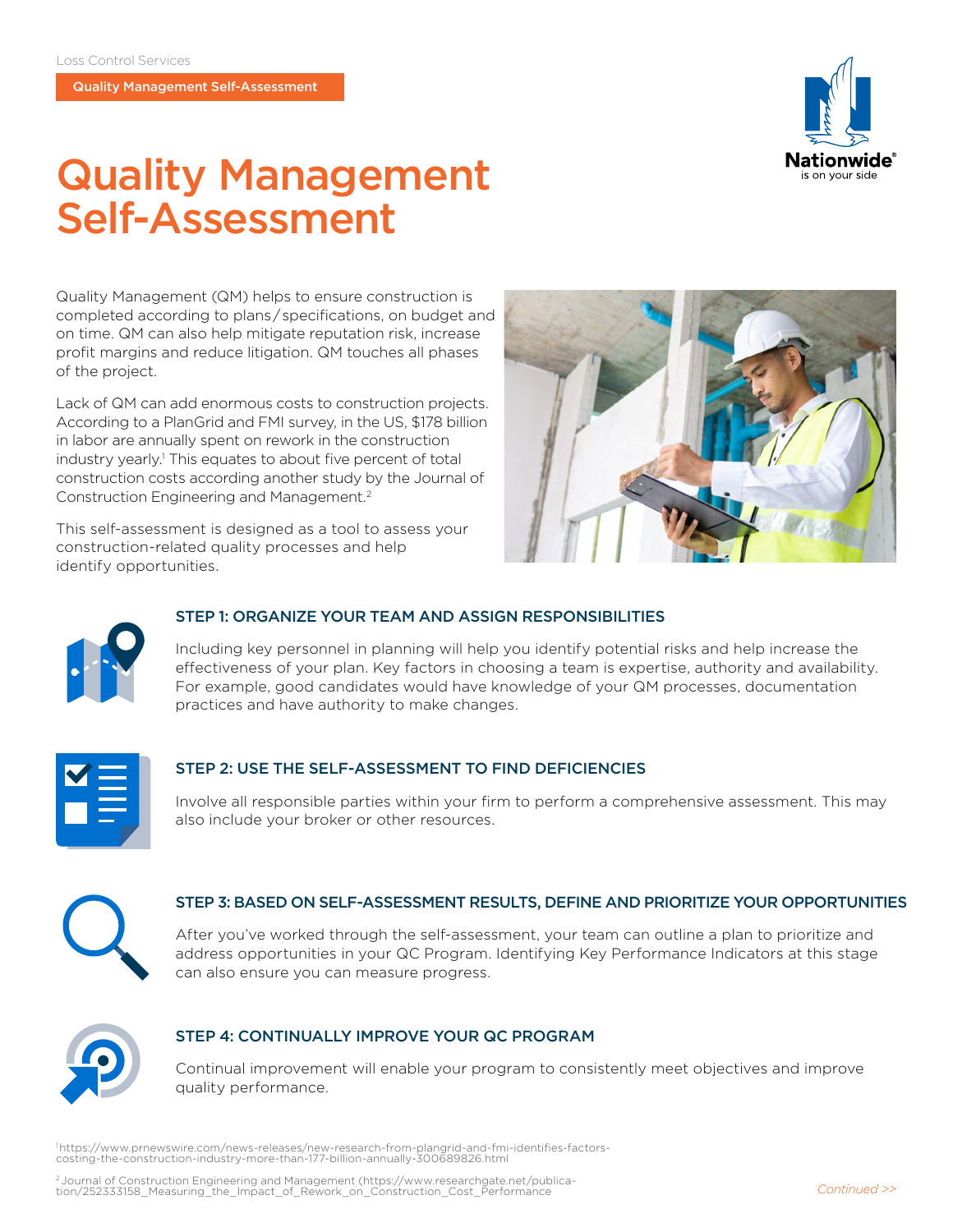# Quality Self-Assessment

#### YES NO

# 1.0 - Commitment to Quality

Current program includes assigned roles, responsibilities, and goal setting / expectations.

#### 2.0 - Responsibility and Accountability

Documented Roles and Responsibilities that define who is accountable for what process (examples: QC Manager, Inspections, Audits, Submittals, Final Design Reviews, Change Orders, Request for Information , etc.).

Assigned roles include personnel to verify requirements are met in a subcontract agreement (e.g. certificate of insurance showing required minimum limits, additional insured endorsements, etc.)

## 3.0 - Training

Your company has implemented and documented its in-house Quality Management training. It should include lessons learned, MFG trainings, and other components noted throughout the assessment.

## 4.0 - Documentation Retention

Company has a document retention program and staff trained on what documents need to be retained. Maintain and secure copies of job file and contracts for a minimum of 10 years. Examples include but are not limited to the following:

| 1. As-built plans and specifications/engineering | 4. Schedules                      |  |
|--------------------------------------------------|-----------------------------------|--|
| 2. Contracts/subcontracts signed and dated       | 5. Progress photos and recordings |  |
| 3. Change-orders with formal sign-off            | 6. Warranty and accounting files  |  |

## 5.0 - Peer Reviews Prior to Construction

Your company conducts preplanning and constructability meetings with all parties involved in scope of work to identify design conflicts and testing procedures following install.

Meetings focus on critical work products, such as waterproofing, critical machinery, etc.

## 6.0 - Field Quality Processes

Your company has process in place to identify quality issues before punch list, allow all parties involved to view deficiencies list, and have corrective actions / follow-up process for these deficiencies: Quality Inspections, Quality audits, Quality Measurements, Quality Assurance Plan, etc.

## 7.0 - Mock-Ups and First-Work Approvals

Your company uses mock-ups and a first work approval process (submittals) for critical assemblies such as the building envelope, high end finishes, etc. Mocks-ups allow for testing and inspection prior to final install.

## 8.0 - Material Verification

A method is in place for non-conforming work and material to be identified and a system exists to track corrective actions taken.

There is an individual responsible for quality verifies that manufacturer's and architect's recommendations are being followed. Any deviations should be approved and documented.